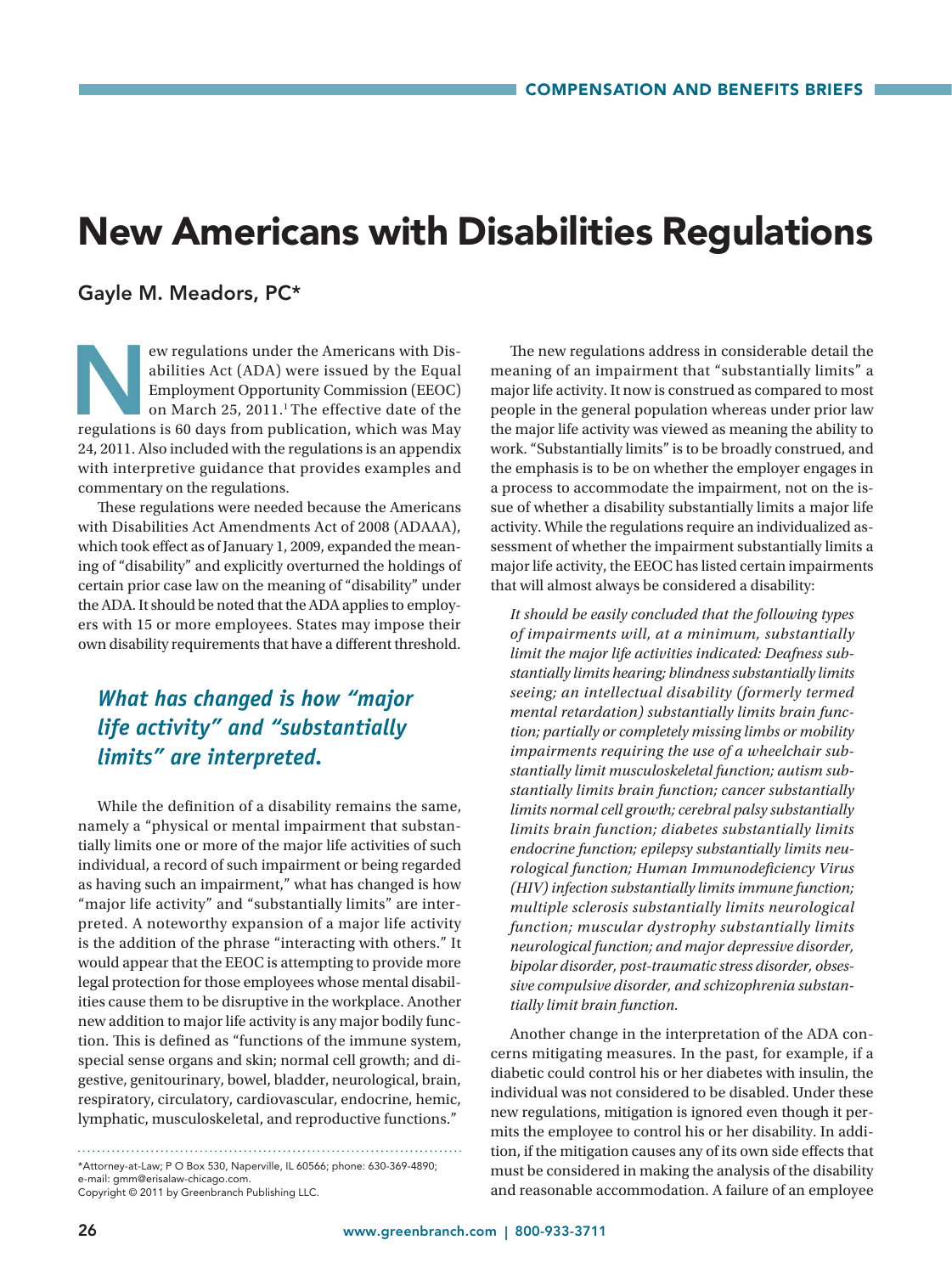to mitigate his or her condition (for example, refusing to take anti-seizure medication) can be considered in deciding whether the employee is qualified to perform his or her job or is a safety risk to self or others. From the preamble to the regulations:

*Several employer groups asked the Commission to identify legal consequences that follow from an individual's failure to use mitigating measures that would alleviate the effects of an impairment. For example, some commenters suggested that such individuals would not be entitled to reasonable accommodation. The Commission has included a statement in the appendix pointing out that the determination of whether or not an individual's impairment substantially limits a major life activity is unaffected by whether the individual chooses to forgo mitigating measures. For individuals who do not use a mitigating measure (including, for example, medication or reasonable accommodation that could alleviate the effects of an impairment), the availability of such measures has no bearing on whether the impairment substantially limits a major life activity. The limitations imposed by the impairment on the individual, and any negative (nonameliorative) effects of mitigating measures used, determine whether an impairment is substantially limiting. The origin of the impairment, whether its effects can be mitigated, and any ameliorative effects of mitigating measures in fact used may not be considered in determining if the impairment is substantially limiting. However, the use or non-use of mitigating measures, and any consequences thereof, including any ameliorative and non-ameliorative effects, may be relevant in determining whether the individual is qualified or poses a direct threat to safety.*

The takeaway from these regulations is that the EEOC makes it clear that employers should not spend a great deal of time analyzing whether or not an impairment is a disability, but rather should initiate the interactive process in accommodating the disability as soon as possible in the process. As the regulations state in the appendix to the regulations:

*The ADAAA and the EEOC's regulations also make clear that the primary object of attention in cases brought under the ADA should be whether entities covered under the ADA have complied with their obligations, not whether the individual meets the definition of disability. This means, for example, examining whether an employer has discriminated against an employee, including whether an employer has fulfilled its obligations with respect to providing a ''reasonable accommodation'' to an individual with a disability; or whether an employee has met his or her responsi-* *bilities under the ADA with respect to engaging in the reasonable accommodation ''interactive process."*

# *An employer is unlikely to get an employee's complaint dismissed by just arguing the employee was not disabled.*

In essence, these regulations mean an employer is unlikely to get an employee's complaint dismissed by just arguing the employee was not disabled. Instead, most cases will proceed to trial with the court examining the employer's engagement in interacting with the employee to find a reasonable accommodation for the employee's disability. Defenses still available to an employer include the employee failing to negotiate in good faith, the only reasonable accommodation constitutes an undue hardship on the employer (is too costly or disruptive), the employee even with an accommodation is not qualified for the job (he or she cannot perform the essential functions of the job), or the disability renders the workplace unsafe for the employee in question or his or her coworkers.

## U.S. SUPREME COURT EXPANDS EMPLOYEE RIGHTS UNDER THE FAIR LABOR STANDARDS ACT

On March 22, 2011, the U.S. Supreme Court issued an important decision on employee rights under the Fair Labor Standards Act (FLSA), a law that mandates standards for the minimum wage and overtime compensation. In the case of *Kasten v. Saint-Gobain Performance Plastics Corp.* (No. 09-834, March 22, 2011), an employee complained orally to his employer that the employer's location of the timeclock was illegal because it did not permit employees to be paid for the time it took to put on and take off protective clothing. The employee was then fired. He claimed he was retaliated against for making his complaint. The FLSA protects employees against retaliation for filing complaints.

The lower court dismissed the employee's charge because it said he made it only orally, not in writing, and the FLSA protects only written complaints. The Seventh Circuit Court of Appeals agreed with the lower court. The Supreme Court reversed the holdings of the lower courts concluding an oral complaint was entitled to protection under the FLSA.

*We agree with Saint-Gobain that the statute requires fair notice. Although the dictionary definitions, statutes, regulations, and judicial opinions we considered do not distinguish between writings and oral statements, they do suggest that a "filing" is a serious occasion, rather than a triviality. As such, the phrase "filed*